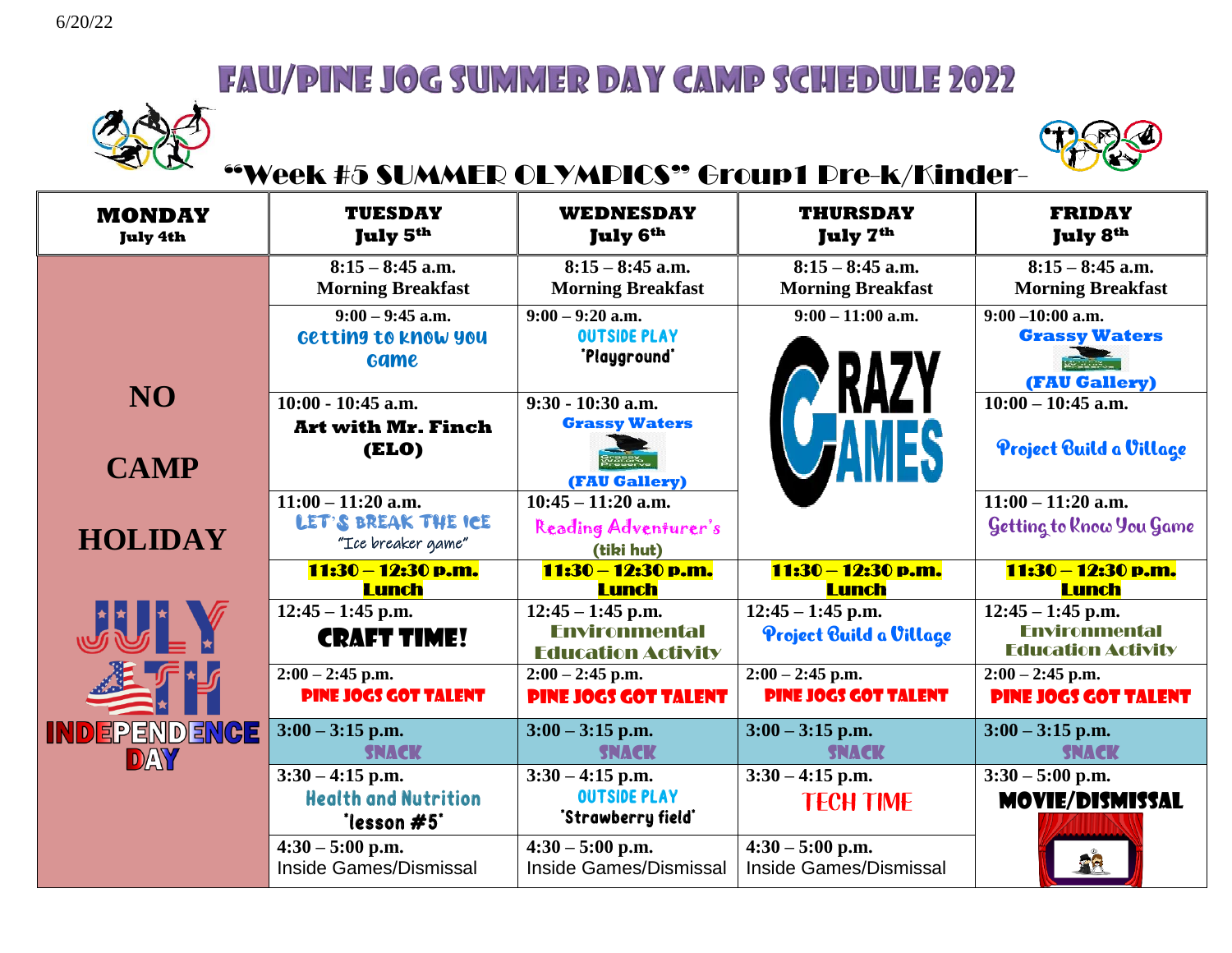



# "Week #5 SUMMER OLYMPICS" Group 2 -Kindergarten-

| <b>MONDAY</b><br><b>July 4th</b> | <b>TUESDAY</b><br>July 5 <sup>th</sup>            | WEDNESDAY<br><b>July 6th</b>       | <b>THURSDAY</b><br>July 7 <sup>th</sup>    | <b>FRIDAY</b><br><b>July 8th</b>    |
|----------------------------------|---------------------------------------------------|------------------------------------|--------------------------------------------|-------------------------------------|
|                                  | $8:15 - 8:45$ a.m.                                | $8:15 - 8:45$ a.m.                 | $8:15 - 8:45$ a.m.                         | $8:15 - 8:45$ a.m.                  |
|                                  | <b>Morning Breakfast</b>                          | <b>Morning Breakfast</b>           | <b>Morning Breakfast</b>                   | <b>Morning Breakfast</b>            |
|                                  | $9:00 - 9:45$ a.m.                                | $9:00 - 9:20$ a.m.                 | $9:00 - 11:00$ a.m.                        | $9:00 - 10:00$ a.m.                 |
|                                  | Getting to know you                               | Getting to Rnow You Game           |                                            | <b>Grassy Waters</b>                |
| <b>NO</b>                        | <b>Game</b>                                       |                                    | <b>RAZY</b><br><b>FAMES</b>                | <b>CONTRACTOR</b><br>(FAU Gallery)  |
|                                  | $10:00 - 10:45$ a.m.                              | $9:30 - 10:30$ a.m.                |                                            | $10:00 - 10:45$ a.m.                |
|                                  | <b>Art with Mr. Finch</b>                         | <b>Grassy Waters</b>               |                                            | <b>Environmental</b>                |
| <b>CAMP</b>                      | <b>(ELO)</b>                                      | <b>Programmer</b><br>(FAU Gallery) |                                            | <b>Education Activity</b>           |
|                                  | $11:00 - 11:20$ a.m.                              | $10:45 - 11:20$ a.m.               |                                            | $11:00 - 11:20$ a.m.                |
|                                  | LET'S BREAK THE ICE<br>"Ice breaker game"         | Project Build a Village            |                                            | Getting to Know You Game            |
| <b>HOLIDAY</b>                   | 11:30 - 12:30 p.m.<br><b>Lunch</b>                | 11:30 - 12:30 p.m.<br><b>Lunch</b> | 11:30 - 12:30 p.m.<br><b>Lunch</b>         | 11:30 - 12:30 p.m.<br><b>Lunch</b>  |
|                                  | $12:45 - 1:45$ p.m.                               | $12:45 - 1:45$ p.m.                | $12:45 - 1:45$ p.m.                        | $12:45 - 1:45$ p.m.                 |
| JU V                             | <b>Environmental</b><br><b>Education Activity</b> | Reading Adventurer's<br>(tiki hut) | <b>PINE JOGS GOT TALENT</b>                | <b>OUTSIDE PLAY</b><br>'Playground' |
|                                  | $2:00 - 2:45$ p.m.                                | $2:00 - 2:45$ p.m.                 | $2:00 - 2:45$ p.m.                         | $2:00 - 2:45$ p.m.                  |
|                                  | <b>OUTSIDE PLAY</b><br>"Strawberry field"         | <b>PINE JOGS GOT TALENT</b>        | TECH TIME                                  | <b>PINE JOGS GOT TALENT</b>         |
| <b>INDEPENDENCE</b>              | $3:00 - 3:15$ p.m.                                | $3:00 - 3:15$ p.m.                 | $3:00 - 3:15$ p.m.                         | $3:00 - 3:15$ p.m.                  |
| DAY                              | <b>SNACK</b>                                      | <b>SNACK</b>                       | <b>SNACK</b>                               | <b>SNACK</b>                        |
|                                  | $3:30 - 4:15$ p.m.                                | $3:30 - 4:15$ p.m.                 | $3:30 - 4:15$ p.m.                         | $3:30 - 5:00$ p.m.                  |
|                                  | <b>PINE JOGS GOT TALENT</b>                       | <b>CRAFT TIME!</b>                 | <b>Health and Nutrition</b><br>"lesson #5" | <b>MOVIE/DISMISSAL</b>              |
|                                  | $4:30 - 5:00$ p.m.                                | $4:30 - 5:00$ p.m.                 | $4:30 - 5:00$ p.m.                         |                                     |
|                                  | <b>Inside Games/Dismissal</b>                     | Inside Games/Dismissal             | <b>Inside Games/Dismissal</b>              |                                     |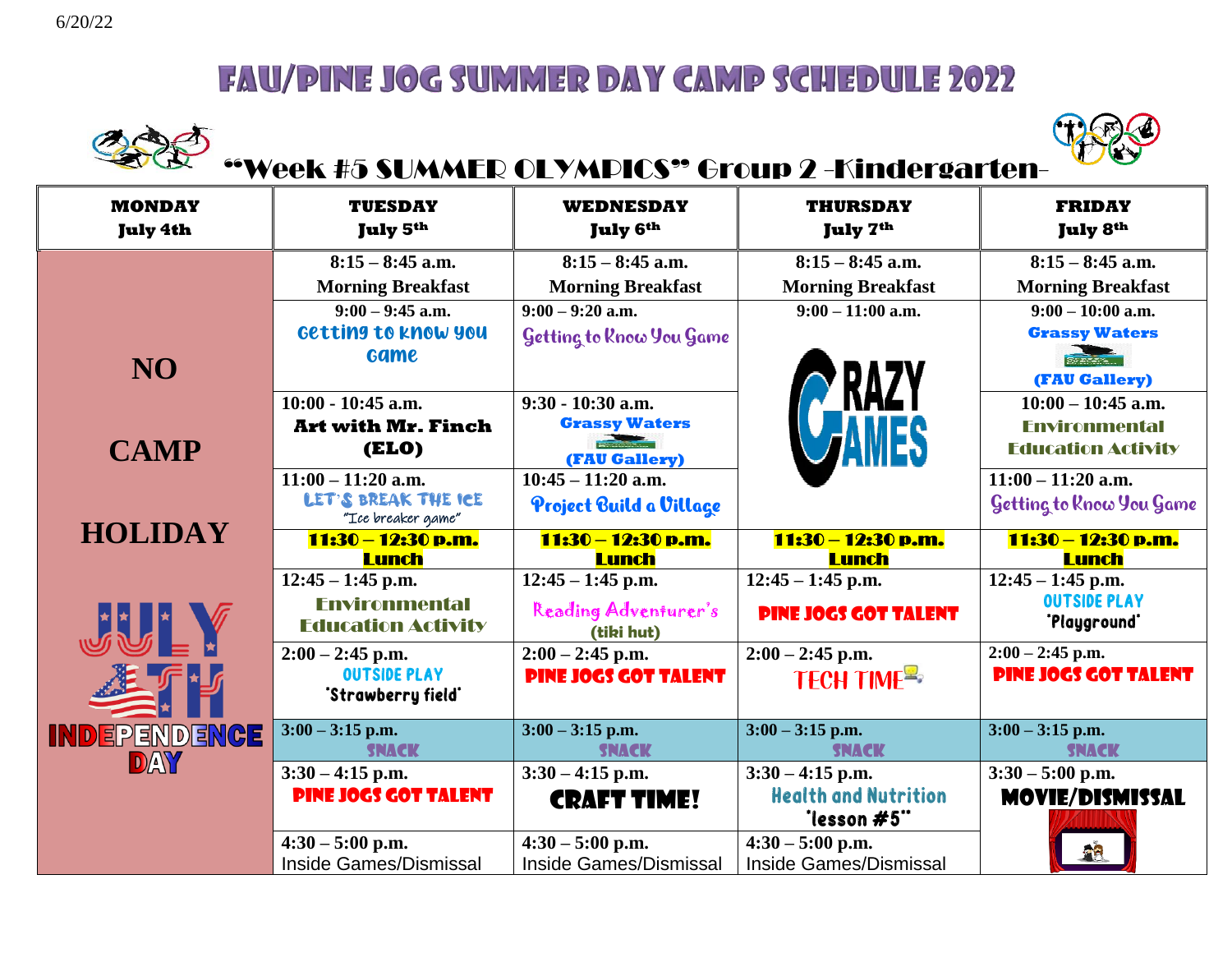



### "Week #5 SUMMER OLYMPICS" Group 3 -1st Grade-

| <b>MONDAY</b><br><b>July 4th</b> | <b>TUESDAY</b><br>July 5th                                                | <b>WEDNESDAY</b><br><b>July 6th</b>                          | <b>THURSDAY</b><br>July 7 <sup>th</sup>                    | <b>FRIDAY</b><br><b>July 8th</b>                                          |
|----------------------------------|---------------------------------------------------------------------------|--------------------------------------------------------------|------------------------------------------------------------|---------------------------------------------------------------------------|
|                                  | $8:15 - 8:45$ a.m.                                                        | $8:15 - 8:45$ a.m.                                           | $8:15 - 8:45$ a.m.                                         | $8:15 - 8:45$ a.m.                                                        |
|                                  | <b>Morning Breakfast</b>                                                  | <b>Morning Breakfast</b>                                     | <b>Morning Breakfast</b>                                   | <b>Morning Breakfast</b>                                                  |
|                                  | $9:00 - 9:45$ a.m.                                                        | $9:00 - 9:20$ a.m.                                           | $9:00 - 11:00$ a.m.                                        | $9:00 - 10:00$ a.m.                                                       |
|                                  | <b>Art with Mr. Finch</b>                                                 | Getting to Rnow You Game                                     |                                                            | <b>Grassy Waters</b>                                                      |
| NO <sub>1</sub>                  | (ELO)                                                                     |                                                              |                                                            | SVETEN<br>(FAU Gallery)                                                   |
| <b>CAMP</b>                      | $10:00 - 10:45$ a.m.<br><b>Fnvironmental</b><br><b>Education Activity</b> | $9:30 - 10:30$ a.m.<br><b>Grassy Waters</b><br>(FAU Gallery) | <b>RAZY</b>                                                | $10:00 - 10:45$ a.m.<br><b>Environmental</b><br><b>Education Activity</b> |
| <b>HOLIDAY</b>                   | $11:00 - 11:20$ a.m.<br>Getting to know you<br><b>Game</b>                | $10:45 - 11:45$ a.m.<br><b>PINE JOGS GOT TALENT</b>          |                                                            | $11:00 - 11:20$ a.m.<br>Getting to know you<br><b>Game</b>                |
|                                  | 11:30 - 12:30 p.m.                                                        | 11:30 - 12:30 p.m.                                           | 11:30 - 12:30 p.m.                                         | 11:30 - 12:30 p.m.                                                        |
| JU A                             | <b>Lunch</b><br>$12:45 - 1:45$ p.m.<br><b>PINE JOGS GOT TALENT</b>        | <b>Lunch</b><br>$12:45 - 1:45$ p.m.<br><b>OUTSIDE PLAY</b>   | <b>Lunch</b><br>$12:45 - 1:45$ p.m.<br><b>OUTSIDE PLAY</b> | <b>Lunch</b><br>$12:45 - 1:45$ p.m.<br><b>OUTSIDE PLAY</b><br>"Pavilion"  |
|                                  |                                                                           | "Pavilion"                                                   | 'Strawberry field'                                         |                                                                           |
| <b>INDEPENDENCE</b>              | $2:00 - 2:45$ p.m.<br><b>OUTSIDE PLAY</b><br>'Playground'                 | $2:00 - 2:45$ p.m.<br><b>CRAFT TIME!</b>                     | $2:00 - 2:45$ p.m.<br>Project Build a Village              | $2:00 - 2:45$ p.m.<br><b>CRAFT TIME!</b>                                  |
| DAY                              | $3:00 - 3:15$ p.m.                                                        | $3:00 - 3:15$ p.m.                                           | $3:00 - 3:15$ p.m.                                         | $3:00 - 3:15$ p.m.                                                        |
|                                  | <b>SNACK</b>                                                              | <b>SNACK</b>                                                 | <b>SNACK</b>                                               | <b>SNACK</b>                                                              |
|                                  | $3:30 - 4:15$ p.m.<br><b>Health and Nutrition</b><br>"lesson #5"          | $3:30 - 4:15$ p.m.<br>TECH TIME <sup>R</sup>                 | $3:30 - 4:15$ p.m.<br><b>PINE JOGS GOT TALENT</b>          | $3:30 - 5:00$ p.m.<br><b>MOVIE/DISMISSAL</b>                              |
|                                  | $4:30 - 5:00$ p.m.<br>Inside Games/Dismissal                              | $4:30 - 5:00$ p.m.<br><b>Inside Games/Dismissal</b>          | $4:30 - 5:00$ p.m.<br><b>Inside Games/Dismissal</b>        | <b>A</b> R                                                                |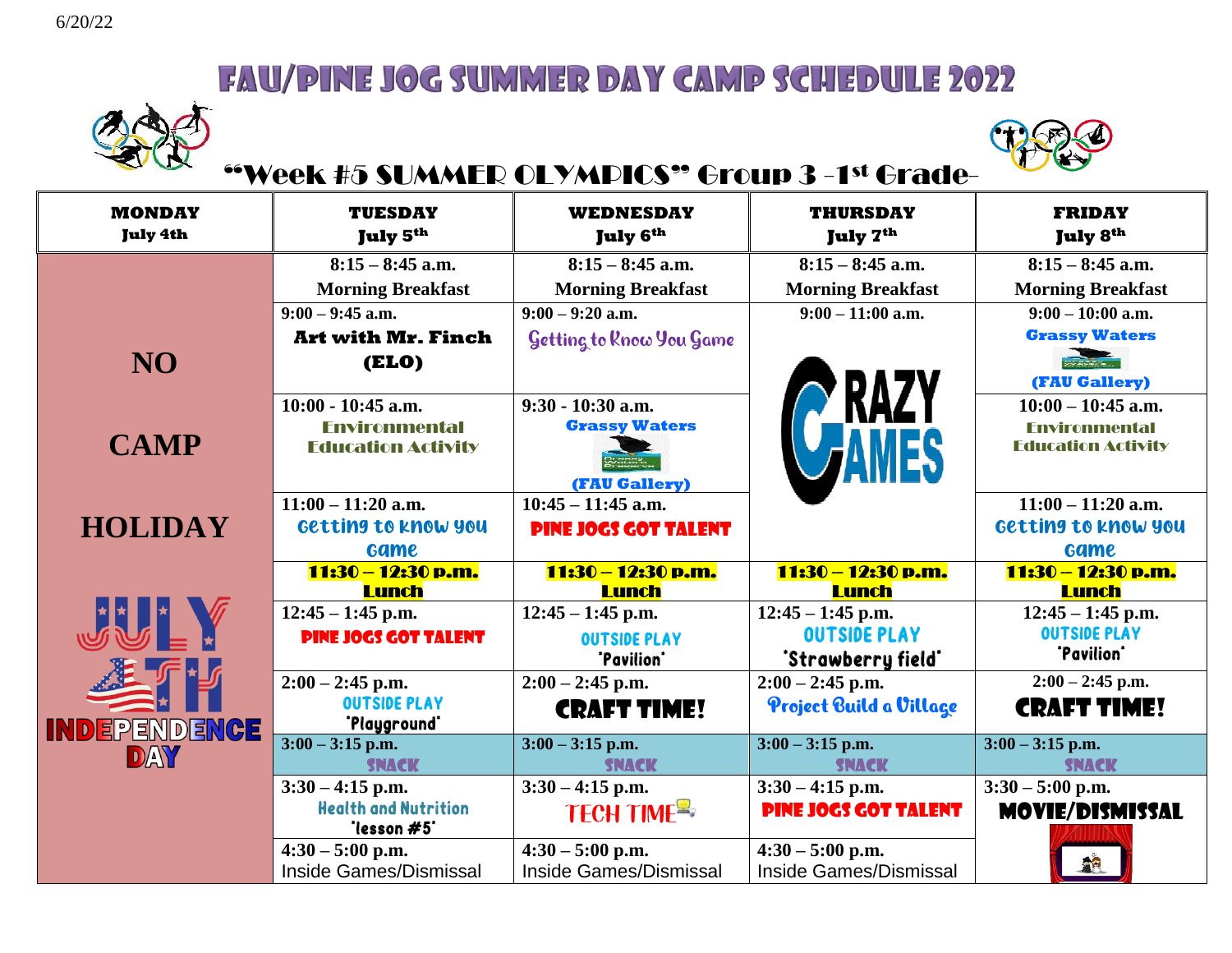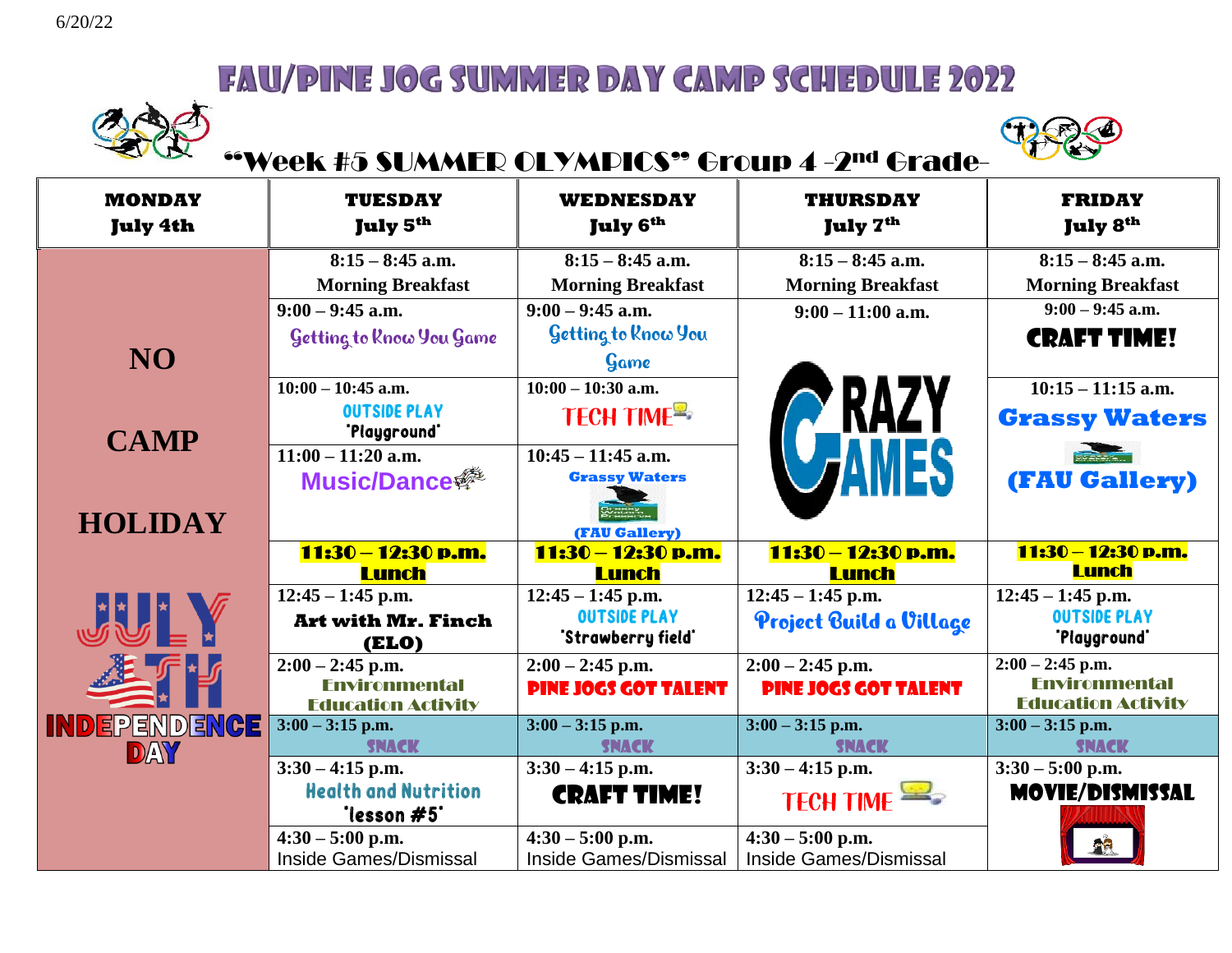



# "Week #5 SUMMER OLYMPICS" Group 5 -3rd Grade-

| <b>MONDAY</b><br><b>July 4th</b> | <b>TUESDAY</b><br>July 5th         | WEDNESDAY<br><b>July 6th</b>       | <b>THURSDAY</b><br>July 7 <sup>th</sup>         | <b>FRIDAY</b><br><b>July 8th</b>   |
|----------------------------------|------------------------------------|------------------------------------|-------------------------------------------------|------------------------------------|
|                                  | $8:15 - 8:45$ a.m.                 | $8:15 - 8:45$ a.m.                 | $8:15 - 8:45$ a.m.                              | $8:15 - 8:45$ a.m.                 |
|                                  | <b>Morning Breakfast</b>           | <b>Morning Breakfast</b>           | <b>Morning Breakfast</b>                        | <b>Morning Breakfast</b>           |
|                                  | $9:00 - 9:45$ a.m.                 | $9:00 - 9:30$ a.m.                 | $9:00 - 9:45$ a.m.                              | $9:00 - 9:45$ a.m.                 |
|                                  | Getting to Know You Game           | Getting to know you                | Getting to Rnow You Game                        | Getting to know you                |
|                                  | *Rules and Expectations*           | <b>Game</b>                        |                                                 | <b>Game</b>                        |
| NO <sub>1</sub>                  | $10:00 - 10:45$ a.m.               | $9:45 - 10:30$ a.m.                | $10:00 - 10:45$ a.m.                            | $10:00 - 10:45$ a.m.               |
|                                  | <b>Fnvironmental</b>               | <b>CRAFT TIME!</b>                 | <b>CRAFT TIME!</b>                              | <b>Environmental</b>               |
|                                  | <b>Education Activity</b>          |                                    |                                                 | <b>Education Activity</b>          |
| <b>CAMP</b>                      | $11:00 - 11:20$ a.m.               | $10:45 - 11:45$ a.m.               | $\overline{11:00} - 11:20$ a.m.                 | $11:00 - 11:20$ a.m.               |
|                                  | Reading Adventurer's               | <b>Grassy Waters</b>               | TECH TIME                                       | <b>PINE JOGS GOT TALENT</b>        |
|                                  | (Bamboo Garden)                    | vann.                              |                                                 |                                    |
|                                  |                                    | (FAU Gallery)                      |                                                 |                                    |
| <b>HOLIDAY</b>                   | 11:30 – 12:30 p.m.<br><b>Lunch</b> | 11:30 – 12:30 p.m.<br><b>Lunch</b> | 11:30 - 12:30 p.m.<br>Lunch                     | 11:30 - 12:30 p.m.<br><b>Lunch</b> |
|                                  | $12:45 - 1:45$ p.m.                | $12:45 - 1:45$ p.m.                | $1:00 - 3:00$ p.m.                              | $12:45 - 1:45$ p.m.                |
|                                  | <b>OUTSIDE PLAY</b><br>"Pavilion"  | <b>PINE JOGS GOT TALENT</b>        | <b>' RAZY<br/>Fames</b>                         | Project Build a Village            |
| JU A                             | $2:00 - 2:45$ p.m.                 | $2:00 - 2:45$ p.m.                 |                                                 | $2:00 - 2:45$ p.m.                 |
|                                  | <b>Health and Nutrition</b>        | TECH TIME <sup>R</sup>             |                                                 | <b>OUTSIDE PLAY</b>                |
|                                  | "lesson #5"                        |                                    |                                                 | 'Playground'                       |
|                                  | $3:00 - 3:15$ p.m.                 | $3:00 - 3:15$ p.m.                 | $3:00 - 4:00$ p.m.                              | $3:00 - 3:15$ p.m.                 |
| <b>INDEPENDENCE</b>              | <b>SNACK</b>                       | <b>SNACK</b>                       | <b>Drum Circle</b><br>W/Mr. Buckley in RM-3-105 | <b>SNACK</b>                       |
| DAY                              | $3:30 - 4:15$ p.m.                 | $3:30 - 4:15$ p.m.                 | $4:00 - 4:15$ p.m.                              | $3:30 - 5:00$ p.m.                 |
|                                  | <b>TECH TIME<sup>S</sup></b>       | <b>OUTSIDE PLAY</b>                | <b>SNACK</b>                                    | <b>MOVIE/DISMISSAL</b>             |
|                                  |                                    | "Field"                            |                                                 |                                    |
|                                  |                                    |                                    |                                                 |                                    |
|                                  | $4:30 - 5:00$ p.m.                 | $4:30 - 5:00$ p.m.                 | $4:30 - 5:00$ p.m.                              |                                    |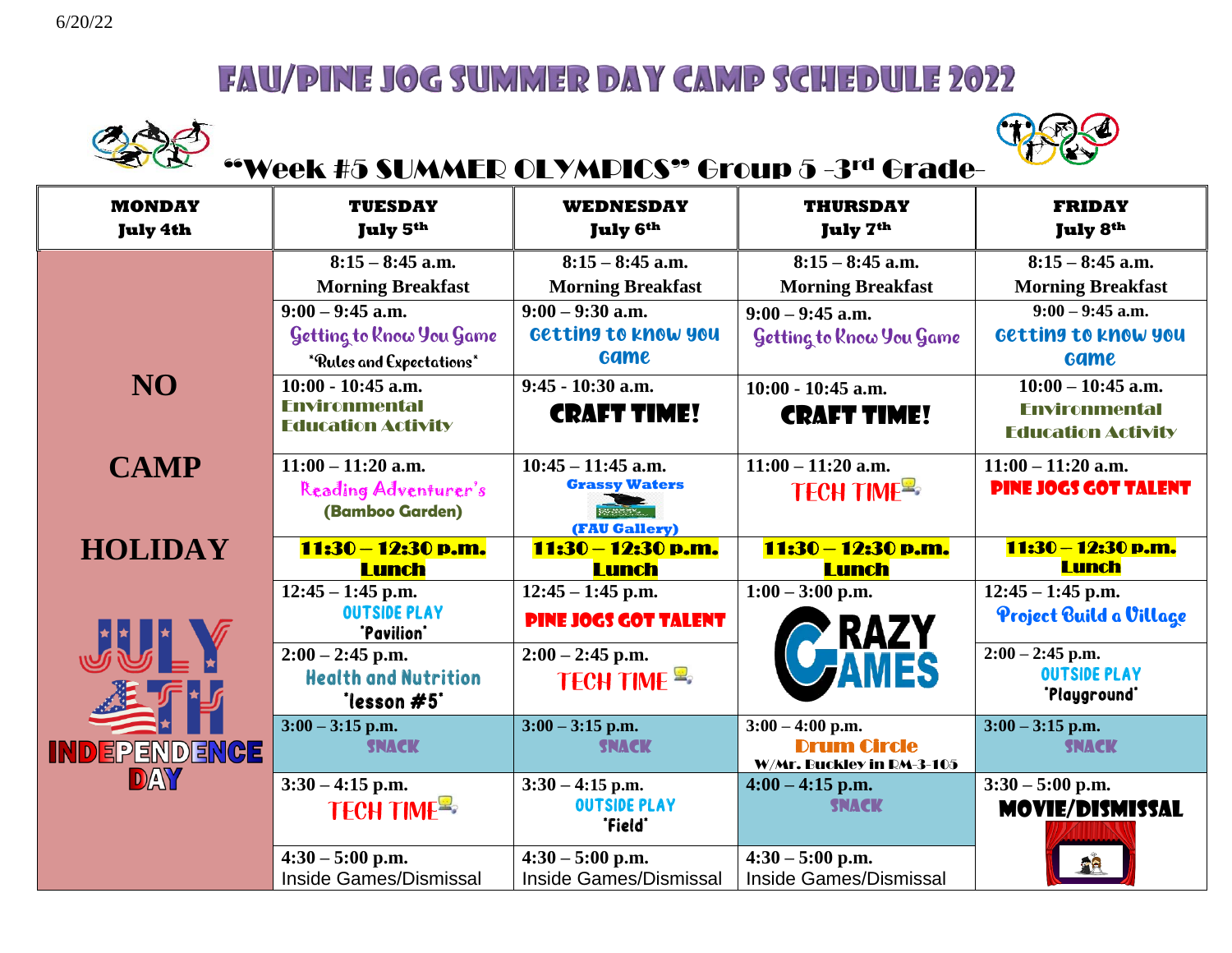



# "Week #5 SUMMER OLYMPICS" Group 6 -4th Grade-

| <b>MONDAY</b><br><b>July 4th</b> | <b>TUESDAY</b><br>July 5 <sup>th</sup> | <b>WEDNESDAY</b><br>July 6th        | <b>THURSDAY</b><br><b>July 7th</b> | <b>FRIDAY</b><br><b>July 8th</b>   |
|----------------------------------|----------------------------------------|-------------------------------------|------------------------------------|------------------------------------|
|                                  | $8:15 - 8:45$ a.m.                     | $8:15 - 8:45$ a.m.                  | $8:15 - 8:45$ a.m.                 | $8:15 - 8:45$ a.m.                 |
|                                  | <b>Morning Breakfast</b>               | <b>Morning Breakfast</b>            | <b>Morning Breakfast</b>           | <b>Morning Breakfast</b>           |
|                                  | $9:00 - 9:45$ a.m.                     | $9:00 - 9:45$ a.m.                  | $9:00 - 9:45$ a.m.                 | $9:00 - 9:45$ a.m.                 |
|                                  | Getting to Rnow You Game               | Getting to know you                 | Getting to Rnow You Game           | Getting to know you                |
|                                  | *Rules and Expectations*               | <b>Game</b>                         |                                    | <b>Game</b>                        |
| NO <sub>1</sub>                  | $10:00 - 10:45$ a.m.                   | $10:00 - 10:45$ a.m.                | $10:00 - 10:45$ a.m.               | $10:00 - 10:45$ a.m.               |
|                                  | <b>OUTSIDE PLAY</b>                    | <b>TECH TIME<sup>S</sup></b>        | <b>PINE JOGS GOT TALENT</b>        | <b>OUTSIDE PLAY</b>                |
|                                  | "Field"                                |                                     |                                    | *pavilion*                         |
| <b>CAMP</b>                      | $11:00 - 11:20$ a.m.                   | $11:00 - 11:20$ a.m.                | $11:00 - 11:20$ a.m.               | $11:00 - 11:20$ a.m.               |
|                                  | LET'S BREAK THE ICE                    | <b>OUTSIDE PLAY</b>                 | Music/Dance                        | Reading Adventurer's               |
|                                  | "Ice breaker game"                     | 'Playground'                        |                                    | (Strawberry Field)                 |
| <b>HOLIDAY</b>                   | 11:30 - 12:30 p.m.<br><b>Lunch</b>     | 11:30 - 12:30 p.m.<br><b>Lunch</b>  | 11:30 - 12:30 p.m.<br><b>Lunch</b> | 11:30 - 12:30 p.m.<br><b>Lunch</b> |
|                                  | $12:45 - 1:45$ p.m.                    | $12:45 - 1:45$ p.m.                 | $1:00 - 3:00$ p.m.                 | $12:45 - 1:45$ p.m.                |
|                                  | <b>Environmental</b>                   | <b>Grassy Waters</b>                |                                    | <b>Environmental</b>               |
|                                  | <b>Education Activity</b>              | <b>RUMENTY</b>                      | <b>RAZY<br/>AMES</b>               | <b>Education Activity</b>          |
| JU A                             | $2:00 - 2:45$ p.m.                     | (FAU Gallery)<br>$2:00 - 2:45$ p.m. |                                    | $2:00 - 2:45$ p.m.                 |
|                                  | <b>Art with Mr. Finch</b>              | <b>PINE JOGS GOT TALENT</b>         |                                    | <b>TECH TIME<sup>E</sup></b>       |
|                                  | <b>(ELO)</b>                           |                                     |                                    |                                    |
|                                  | $3:00 - 3:15$ p.m.                     | $3:00 - 3:15$ p.m.                  | $3:00 - 3:15$ p.m.                 | $3:00 - 3:15$ p.m.                 |
| INDEPENDENCE<br>DAY              | <b>SNACK</b>                           | <b>SNACK</b>                        | <b>SNACK</b>                       | <b>SNACK</b>                       |
|                                  | $3:30 - 4:15$ p.m.                     | $3:30 - 4:15$ p.m.                  | $3:30 - 4:15$ p.m.                 | $3:30 - 5:00$ p.m.                 |
|                                  | <b>Health and Nutrition</b>            | <b>CRAFT TIME!</b>                  | TECH TIME <sup>E</sup>             | <b>MOVIE/DISMISSAL</b>             |
|                                  | "lesson #5"                            |                                     |                                    |                                    |
|                                  | $4:30 - 5:00$ p.m.                     | $4:30 - 5:00$ p.m.                  | $4:30 - 5:00$ p.m.                 |                                    |
|                                  | Inside Games/Dismissal                 | <b>Inside Games/Dismissal</b>       | <b>Inside Games/Dismissal</b>      |                                    |